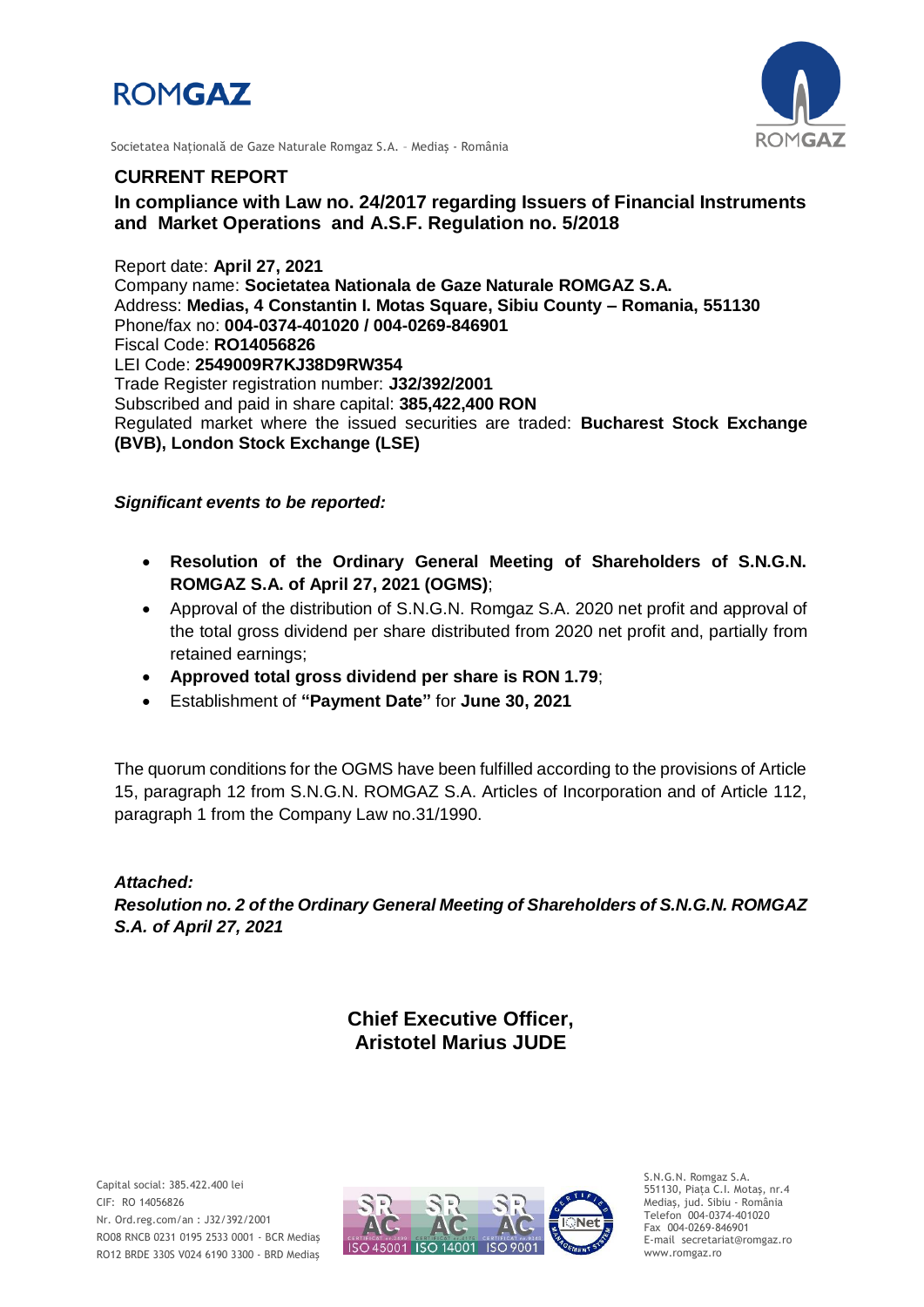

Societatea Naţională de Gaze Naturale Romgaz S.A. – Mediaş - România



# **RESOLUTION NO. 2/April 27, 2021**

#### **of the Ordinary General Meeting of Shareholders Societatea Nationala de Gaze Naturale "ROMGAZ" – S.A.**

## **Registered office: Medias, 4 Constantin Motas square, Sibiu County, Romania, registered with the Trade Register Office attached to Sibiu Law Court under no. J32/392/2001, fiscal code RO 14056826**

The Ordinary General Meeting of Shareholders of Societatea Nationala de Gaze Naturale "ROMGAZ" – S.A joined in the meeting, at its first convening, of April 27, 2021, 1:00 pm (Romania time) at the S.N.G.N. ROMGAZ S.A. working point located in Bucharest, Sector 1, 59 Grigore Alexandrescu Street, 5th floor, issues the following:

# **R E S O L U T I O N**

## **Article 1**

Takes note of the Consolidated Board of Directors' Report on the activity performed in 2020.

*The resolution was approved with 326,305,700 votes representing 84.6618% from the sharecapital and 100% from the total votes validly casted.*

#### **Article 2**

Takes note of the Report of the Independent Auditor Ernst & Young Assurance Services S.R.L. on the Annual Individual Financial Statements of S.N.G.N. ROMGAZ S.A. for the year ended on December 31, 2020.

*The resolution was approved with 326,305,700 votes representing 84.6618% from the sharecapital and 100% from the total votes validly casted.*

#### **Article 3**

Takes note of the Report of the Independent Auditor Ernst & Young Assurance Services S.R.L. on the Consolidated Financial Statements of S.N.G.N. ROMGAZ S.A. Group for the year ended on December 31, 2020.

*The resolution was approved with 326,305,700 votes representing 84.6618% from the sharecapital and 100% from the total votes validly casted.*



S.N.G.N. Romgaz S.A. 551130, Piața C.I. Motaş, nr.4 Mediaş, jud. Sibiu - România Telefon: 004-0374 - 401020 Fax: 004-0269-846901 E-mail: secretariat@romgaz.ro www.romgaz.ro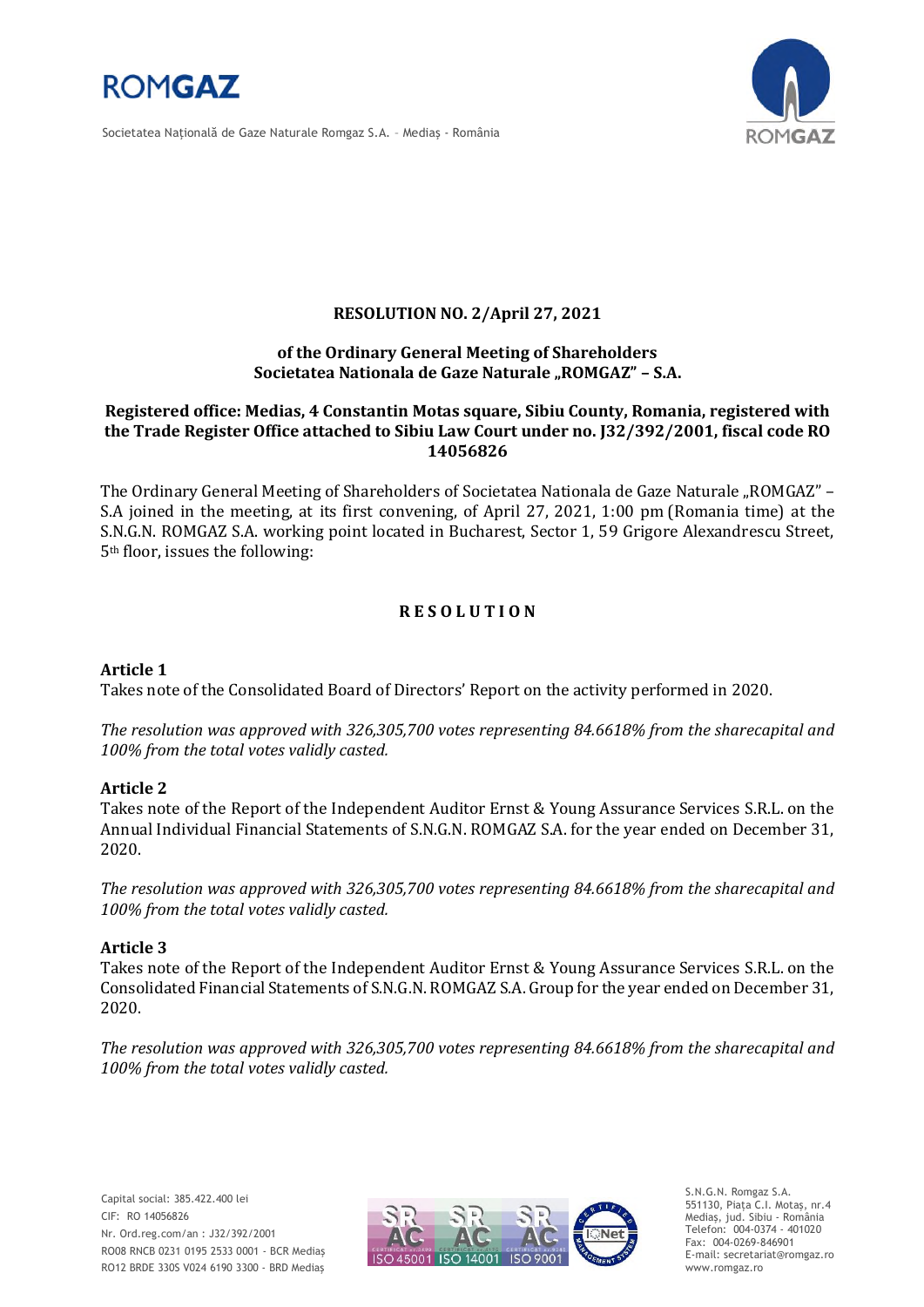# **Article 4**

Approves the Annual Individual Financial Statements of S.N.G.N. ROMGAZ S.A. for the year ended on December 31, 2020 prepared in compliance with the International Financial Reporting Standards (IFRS) adopted by the European Union and the Order of the Ministry for Public Finances no. 2844/2016.

*The resolution was approved with 326,305,700 votes representing 84.6618% from the sharecapital and 100% from the total votes validly casted.*

## **Article 5**

Approves the Consolidated Financial Statements of S.N.G.N. ROMGAZ S.A. Group for the year ended on December 31, 2020 prepared in compliance with the International Financial Reporting Standards (IFRS) adopted by the European Union and the Order of the Ministry for Public Finances no. 2844/2016.

*The resolution was approved with 326,305,700 votes representing 84.6618% from the sharecapital and 100% from the total votes validly casted.*

#### **Article 6**

Approves the distribution of net profit achieved by S.N.G.N. "ROMGAZ"- S.A. in 2020, as follows:

| I            | <b>Indicators</b>                                                                                                                                       | <b>YEAR 2020</b> |
|--------------|---------------------------------------------------------------------------------------------------------------------------------------------------------|------------------|
|              |                                                                                                                                                         | Value (RON)      |
| $\bf{0}$     | $\mathbf{1}$                                                                                                                                            | 2                |
| A.           | <b>Gross result of financial year</b>                                                                                                                   | 1,448,817,667.74 |
| <b>B.</b>    | Current income tax                                                                                                                                      | 210,173,830.71   |
| B.1          | Specific activities tax                                                                                                                                 | 46,796.00        |
| C.           | Revenue from deferred income tax                                                                                                                        | 52,370,338.61    |
| C.1          | Deferred income tax                                                                                                                                     | 12,082,707.05    |
| D.           | Net result of financial year [A.-B.+C.], (accounting profit<br>after profit tax deduction), including:                                                  | 1,278,884,672.59 |
| a)           | Legal reserve                                                                                                                                           | 0.00             |
| b)           | Other reserves representing fiscal facilities provided by<br>law (Law No. 227/2015 - Article 22)                                                        | 59,409,397.67    |
| $\mathbf{c}$ | Coverage of losses in retained earnings from previous<br>years accounting errors (in accordance with Article1,<br>paragraph (1), c) of GO No. 64/2001)  |                  |
| c1           | Set up of own financing sources for co-financed projects<br>from external loans (in accordance with Article 1,<br>paragraph (1), c^1 of GO No. 64/2001) |                  |
| d)           | Other distributions as provided by special laws                                                                                                         |                  |
| E.           | Remaining net profit to be distributed (D-a-b-c-c1-d)                                                                                                   | 1,219,475,274.92 |
| e)           | Employees' participation to profit                                                                                                                      | 33,848,029.00    |
| f)           | Dividends due to shareholders (approx. 50.27% of net<br>profit to be distributed $(E + e)$                                                              | 628,238,512.00   |
|              | -dividend/share                                                                                                                                         | 1.63             |
| g)           | Profit for setting up own financing sources (E-f)                                                                                                       | 591,236,762.92   |
|              | <b>TOTAL DISTRIBUTIONS (b+f+g)</b>                                                                                                                      | 1,278,884,672.59 |

*The resolution was approved with 326,305,700 votes representing 84.6618% from the sharecapital and 100% from the total votes validly casted.*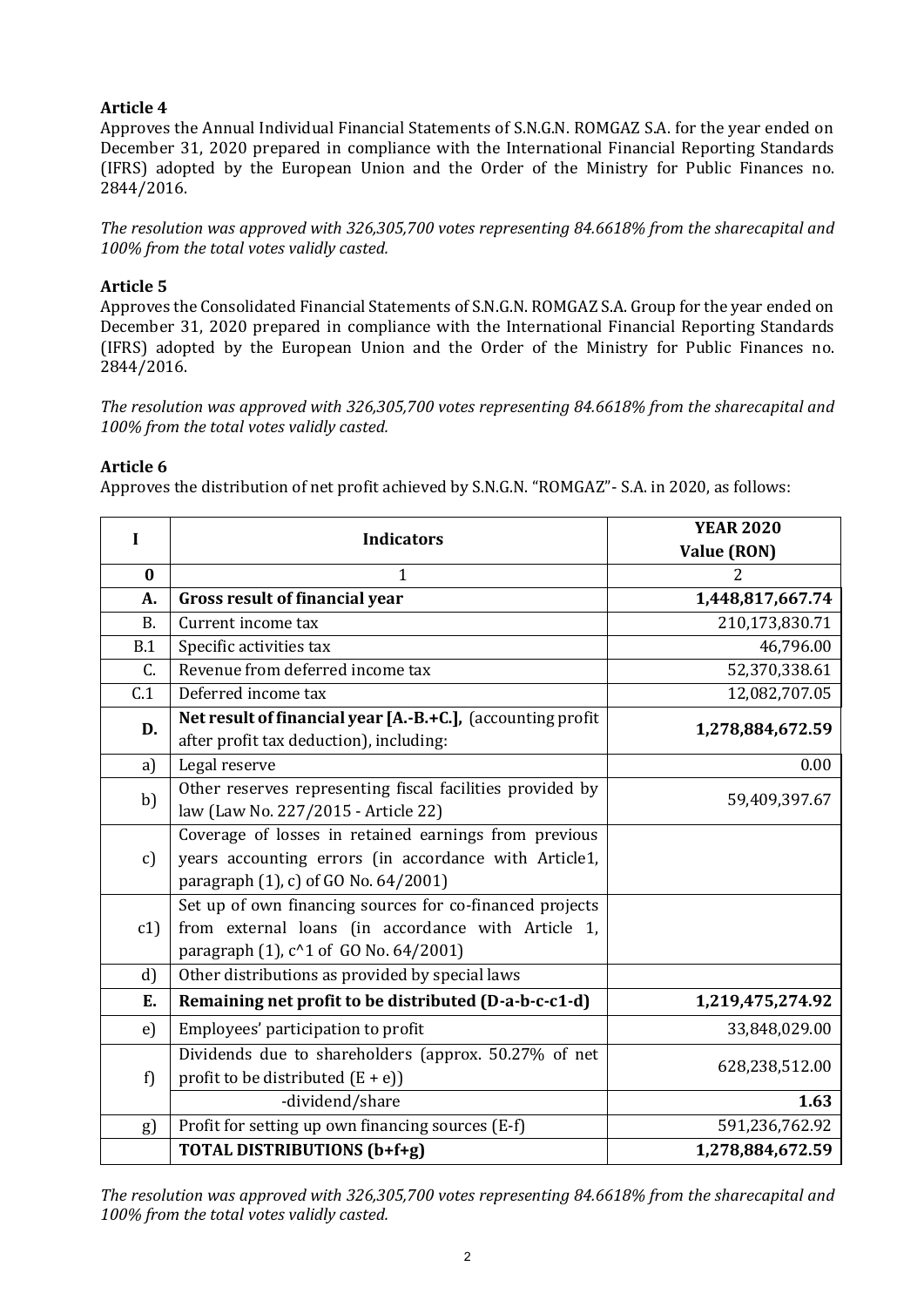# **Article 7**

Approves the gross dividend of RON 1.63 per share, distributed from the net profit achieved in 2020.

*The resolution was approved with 326,305,700 votes representing 84.6618% from the sharecapital and 100% from the total votes validly casted.*

# **Article 8**

Approves the distribution of retained earnings representing the value of fixed asset depreciation and fixed assets and investment projects abandoned during the reporting year financed from the "expenditure quota required for development and modernization of natural gas production" source in accordance with GD No. 168/1998, as subsequently amended and supplemented, as follows:

- a. the amount of RON 61,667,584.00 as dividends;
- b. the amount of RON 58,991,474.64, for own financing sources.

*The resolution was approved with 326,305,700 votes representing 84.6618% from the sharecapital and 100% from the total votes validly casted.*

## **Article 9**

Approves the gross dividend of RON 0.16 per share, distributed from retained earnings.

*The resolution was approved with 326,305,700 votes representing 84.6618% from the sharecapital and 100% from the total votes validly casted.*

# **Article 10**

Approves the total gross dividend per share in amount of RON 1.79, out of which RON 1.63 related to the 2020 result and RON 0.16 related to retained earnings.

*The resolution was approved with 326,305,700 votes representing 84.6618% from the sharecapital and 100% from the total votes validly casted.*

## **Article 11**

Establishes June 30, 2021 as payment day, for payment of dividends due to shareholders.

*The resolution was approved with 326,305,700 votes representing 84.6618% from the sharecapital and 100% from the total votes validly casted.*

## **Article 12**

Approves the employees' participation in profit, in accordance with the provisions of Government Ordinance no. 64/2001, in amount of RON 33,848,029.

*The resolution was approved with 326,305,700 votes representing 84.6618% from the sharecapital and 100% from the total votes validly casted.*

## **Article 13**

Takes note of the Annual Report of the Nomination and Remuneration Committee on remuneration and other benefits granted to directors and managers during the financial year 2020.

*The resolution was approved with 324,311,819 votes representing 84.1445% from the sharecapital and 99.3890% from the total votes validly casted.* 

## **Article 14**

Approves the budgetary discharge of the Board members for the financial year 2020.

*The resolution was approved with 326,108,870 votes representing 84.6108% from the sharecapital and 99.9397% from the total votes validly casted.*